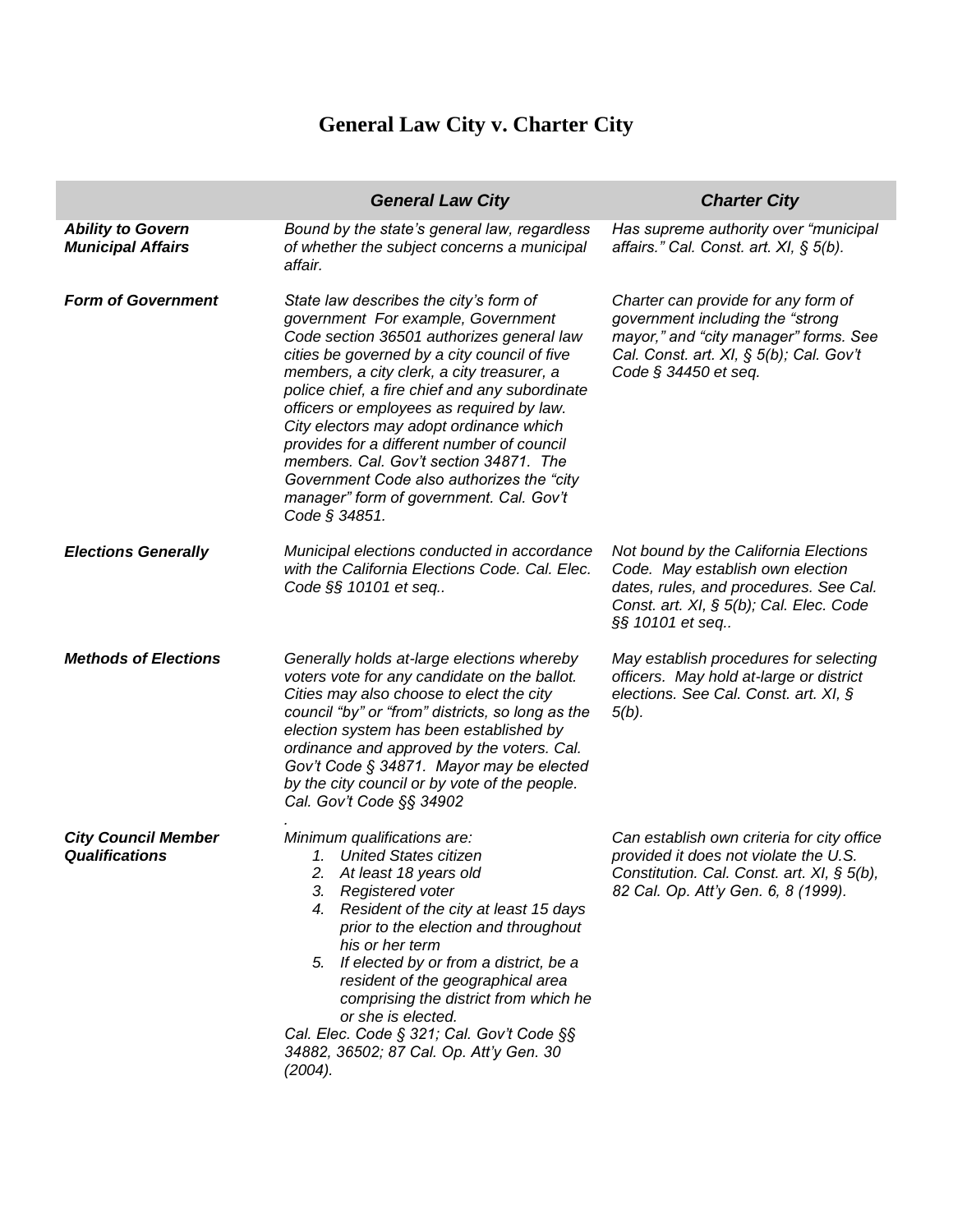|                                                                                  | <b>General Law City</b>                                                                                                                                                                                                                                                                                                                                                                            | <b>Charter City</b>                                                                                                                                                                                                                                                                                                                                                     |
|----------------------------------------------------------------------------------|----------------------------------------------------------------------------------------------------------------------------------------------------------------------------------------------------------------------------------------------------------------------------------------------------------------------------------------------------------------------------------------------------|-------------------------------------------------------------------------------------------------------------------------------------------------------------------------------------------------------------------------------------------------------------------------------------------------------------------------------------------------------------------------|
| <b>Public Funds for Candidate</b><br>in Municipal Elections                      | No public officer shall expend and no<br>candidate shall accept public money for the<br>purpose of seeking elected office. Cal. Gov't<br>Code § 85300.                                                                                                                                                                                                                                             | Public financing of election campaigns<br>is lawful. Johnson v. Bradley, 4 Cal. 4th<br>389 (1992).                                                                                                                                                                                                                                                                      |
| <b>Term Limits</b>                                                               | May provide for term limits. Cal. Gov't Code<br>\$36502(b).                                                                                                                                                                                                                                                                                                                                        | May provide for term limits. Cal. Const.<br>art. XI, § 5(b); Cal Gov't Code Section<br>$36502 (b)$ .                                                                                                                                                                                                                                                                    |
| <b>Vacancies and Termination</b><br>of Office                                    | An office becomes vacant in several<br>instances including death, resignation,<br>removal for failure to perform official duties,<br>electorate irregularities, absence from<br>meetings without permission, and upon non-<br>residency. Cal. Gov't Code §§ 1770, 36502,<br>36513.                                                                                                                 | May establish criteria for vacating and<br>terminating city offices so long as it<br>does not violate the state and federal<br>constitutions. Cal. Const. art. $XI$ , $\S$ 5(b).                                                                                                                                                                                        |
| <b>Council Member</b><br><b>Compensation and</b><br><b>Expense Reimbursement</b> | Salary-ceiling is set by city population and<br>salary increases set by state law except for<br>compensation established by city electors.<br>See Cal. Gov't Code § 36516. If a city<br>provides any type of compensation or<br>payment of expenses to council members,<br>then all council members are required to<br>have two hours of ethics training. See Cal.<br>Gov't Code §§ 53234 - 53235. | May establish council members'<br>salaries. See Cal. Const. art. XI, § 5(b).<br>If a city provides any type of<br>compensation or payment of expenses<br>to council members, then all council<br>members are required to have two<br>hours of ethics training. See Cal. Gov't<br>Code §§ 53234 - 53235.                                                                 |
| <b>Legislative Authority</b>                                                     | Ordinances may not be passed within five<br>days of introduction unless they are urgency<br>ordinances. Cal. Gov't Code § 36934.<br>Ordinances may only be passed at a regular<br>meeting, and must be read in full at time of<br>introduction and passage except when, after<br>reading the title, further reading is waived.<br>Cal. Gov't Code § 36934.                                         | May establish procedures for enacting<br>local ordinances. Brougher v. Bd. of<br>Public Works, 205 Cal. 426 (1928).                                                                                                                                                                                                                                                     |
| <b>Resolutions</b>                                                               | May establish rules regarding the<br>procedures for adopting, amending or<br>repealing resolutions.                                                                                                                                                                                                                                                                                                | May establish procedures for adopting,<br>amending or repealing resolutions.<br>Brougher v. Bd. of Public Works, 205<br>Cal. 426 (1928).                                                                                                                                                                                                                                |
| <b>Quorum and Voting</b><br><b>Requirements</b>                                  | A majority of the city council constitutes a<br>quorum for transaction of business. Cal.<br>Gov't Code § 36810.<br>All ordinances, resolutions, and orders for<br>the payment of money require a recorded<br>majority vote of the total membership of the<br>city council. Cal. Gov't Code § 36936.<br>Specific legislation requires supermajority<br>votes for certain actions.                   | May establish own procedures and<br>quorum requirements. However,<br>certain legislation requiring<br>supermajority votes is applicable to<br>charter cities. For example, see<br>California Code of Civil Procedure<br>section 1245.240 requiring a vote of<br>two-thirds of all the members of the<br>governing body unless a greater vote is<br>required by charter. |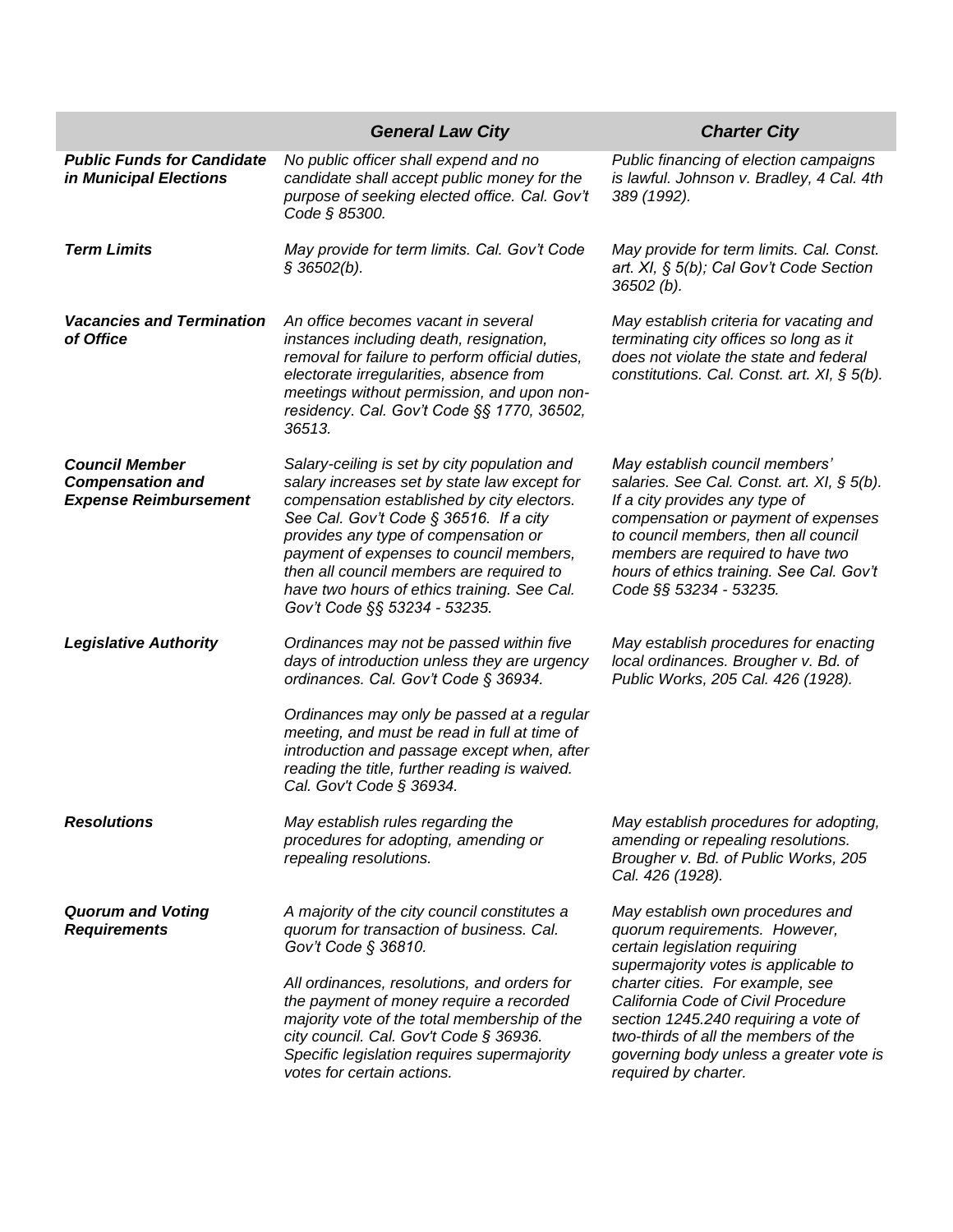|                                                        | <b>General Law City</b>                                                                                                                                                                                                                                                                                                                                                                                                                                                                                                                                                                                                                                                                                                                                                                                                              | <b>Charter City</b>                                                                                                                                                                                                                                                                                                                                                                                                                  |
|--------------------------------------------------------|--------------------------------------------------------------------------------------------------------------------------------------------------------------------------------------------------------------------------------------------------------------------------------------------------------------------------------------------------------------------------------------------------------------------------------------------------------------------------------------------------------------------------------------------------------------------------------------------------------------------------------------------------------------------------------------------------------------------------------------------------------------------------------------------------------------------------------------|--------------------------------------------------------------------------------------------------------------------------------------------------------------------------------------------------------------------------------------------------------------------------------------------------------------------------------------------------------------------------------------------------------------------------------------|
| <b>Rules Governing</b><br><b>Procedure and Decorum</b> | Ralph M. Brown Act is applicable. Cal. Gov't<br>Code §§ 54951, 54953(a).                                                                                                                                                                                                                                                                                                                                                                                                                                                                                                                                                                                                                                                                                                                                                             | Ralph M. Brown Act is applicable. Cal.<br>Gov't Code §§ 54951, 54953(a).                                                                                                                                                                                                                                                                                                                                                             |
|                                                        | Conflict of interest laws are applicable. See<br>Cal. Gov't Code § 87300 et seq.                                                                                                                                                                                                                                                                                                                                                                                                                                                                                                                                                                                                                                                                                                                                                     | Conflict of interest laws are applicable.<br>See Cal. Gov't Code § 87300 et seq.                                                                                                                                                                                                                                                                                                                                                     |
|                                                        |                                                                                                                                                                                                                                                                                                                                                                                                                                                                                                                                                                                                                                                                                                                                                                                                                                      | May provide provisions related to<br>ethics, conflicts, campaign financing<br>and incompatibility of office.                                                                                                                                                                                                                                                                                                                         |
| <b>Personnel Matters</b>                               | May establish standards, requirements and<br>procedures for hiring personnel consistent<br>with Government Code requirements.<br>May have "civil service" system, which<br>includes comprehensive procedures for<br>recruitment, hiring, testing and promotion.<br>See Cal. Gov't Code § 45000 et seq.                                                                                                                                                                                                                                                                                                                                                                                                                                                                                                                               | May establish standards, requirements,<br>and procedures, including<br>compensation, terms and conditions of<br>employment for personnel. See Cal.<br>Const. art. $XI, \S$ 5(b).                                                                                                                                                                                                                                                     |
|                                                        | Meyers-Milias-Brown Act applies. Cal. Gov't<br>Code § 3500.                                                                                                                                                                                                                                                                                                                                                                                                                                                                                                                                                                                                                                                                                                                                                                          | Meyers-Milias-Brown Act applies. Cal.<br>Gov't Code § 3500.                                                                                                                                                                                                                                                                                                                                                                          |
|                                                        | Cannot require employees be residents of<br>the city but can require them to reside within<br>a reasonable & specific distance of their<br>place of employment.Cal.Con.art.XI, §10(b).                                                                                                                                                                                                                                                                                                                                                                                                                                                                                                                                                                                                                                               | Cannot require employees be residents<br>of the city, but can require them to<br>reside within a reasonable and specific<br>distance of their place of employment.<br>Cal. Const. art. XI, section 10(b).                                                                                                                                                                                                                            |
| <b>Contracting Services</b>                            | Authority to enter into contracts to carry out<br>necessary functions, including those<br>expressly granted and those implied by<br>necessity. See Cal. Gov't Code § 37103;<br>Carruth v. City of Madera, 233 Cal. App. 2d<br>688 (1965).                                                                                                                                                                                                                                                                                                                                                                                                                                                                                                                                                                                            | Full authority to contract consistent with<br>charter.<br>May transfer some of its functions to the<br>county including tax collection,<br>assessment collection and sale of<br>property for non-payment of taxes and<br>assessments. Cal. Gov't Code §§<br>51330, 51334, 51335.                                                                                                                                                     |
| <b>Public Contracts</b>                                | Competitive bidding required for public works<br>contracts over \$5,000. Cal. Pub. Cont. Code<br>§ 20162. Such contracts must be awarded to<br>the lowest responsible bidder. Pub. Cont.<br>Code § 20162. If city elects subject itself to<br>uniform construction accounting procedures,<br>less formal procedures may be available for<br>contracts less than \$100,000. See Cal. Pub.<br>Cont. Code §§ 22000, 22032.<br>Contracts for professional services such as<br>private architectural, landscape architectural,<br>engineering, environmental, land surveying,<br>or construction management firms need not<br>be competitively bid, but must be awarded<br>on basis of demonstrated competence and<br>professional qualifications necessary for the<br>satisfactory performance of services. Cal.<br>Gov't Code $§$ 4526. | Not required to comply with bidding<br>statutes provided the city charter or a<br>city ordinance exempts the city from<br>such statutes, and the subject matter of<br>the bid constitutes a municipal affair.<br>Pub. Cont. Code § 1100.7; see R & A<br>Vending Services, Inc. v. City of Los<br>Angeles, 172 Cal. App. 3d 1188 (1985);<br>Howard Contracting, Inc. v. G.A.<br>MacDonald Constr. Co., 71 Cal. App.<br>4th 38 (1998). |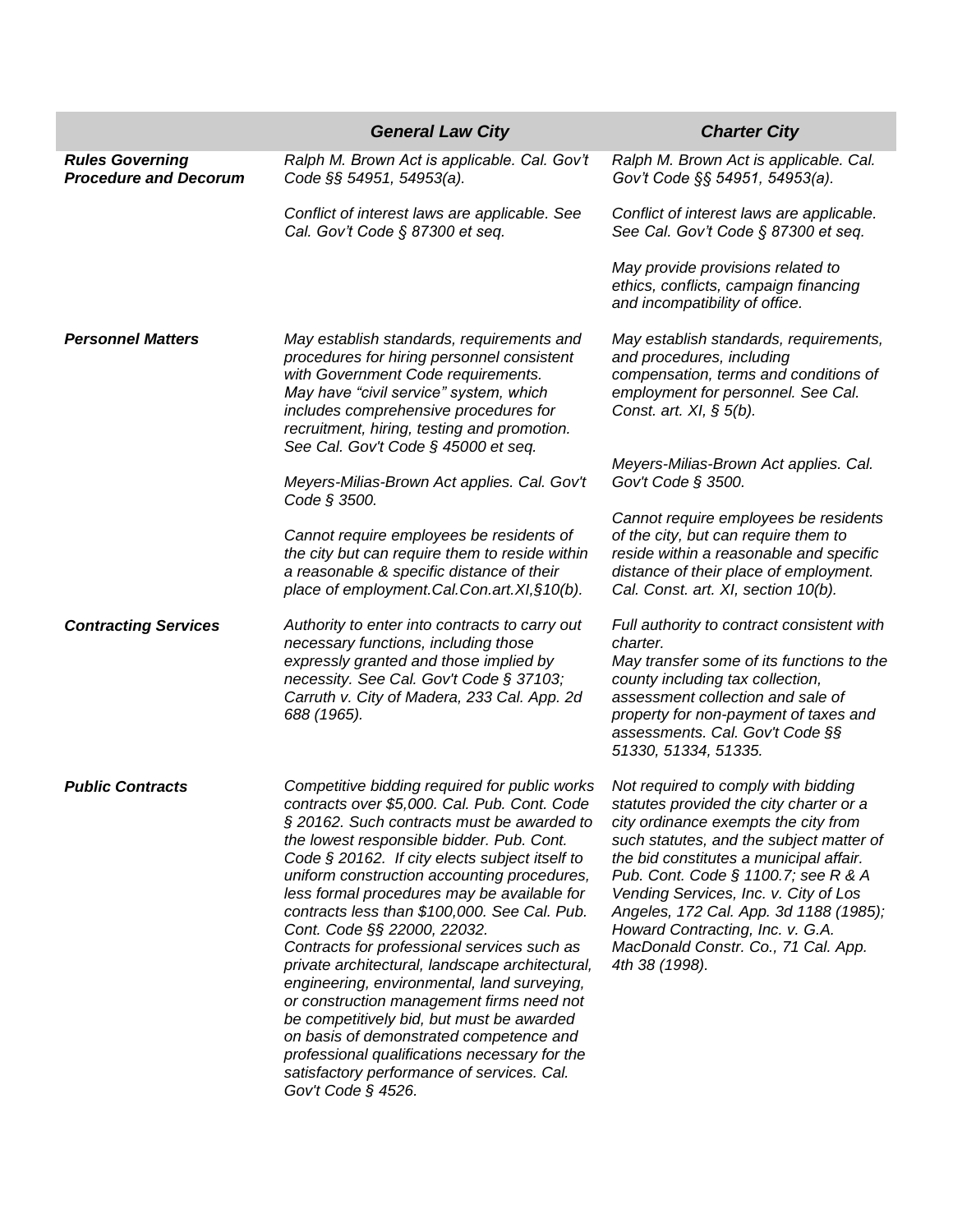|                                       | <b>General Law City</b>                                                                                                                                                                                                                                                                                                                                                                                                                                                                                                                                                                 | <b>Charter City</b>                                                                                                                                                                                                                                                                                                                                                                                                                                                                                                                                                                                                                                                                                                 |
|---------------------------------------|-----------------------------------------------------------------------------------------------------------------------------------------------------------------------------------------------------------------------------------------------------------------------------------------------------------------------------------------------------------------------------------------------------------------------------------------------------------------------------------------------------------------------------------------------------------------------------------------|---------------------------------------------------------------------------------------------------------------------------------------------------------------------------------------------------------------------------------------------------------------------------------------------------------------------------------------------------------------------------------------------------------------------------------------------------------------------------------------------------------------------------------------------------------------------------------------------------------------------------------------------------------------------------------------------------------------------|
| <b>Payment of Prevailing</b><br>Wages | In general, prevailing wages must be paid on<br>public works projects over \$1,000. Cal. Lab.<br>Code § 1771. Higher thresholds apply<br>(\$15,000 or \$25,000) if the public entity has<br>adopted a special labor compliance program.<br>See Cal. Labor Code $\S$ 1771.5(a)-(c).                                                                                                                                                                                                                                                                                                      | Historically, charter cities have not been<br>bound by state law prevailing-wage<br>requirements so long as the project is a<br>municipal affair, and not one funded by<br>state or federal grants. Vial v. City of<br>San Diego, 122 Cal. App. 3d 346, 348<br>(1981). However, there is a growing<br>trend on the part of the courts and the<br>Legislature to expand the applicability<br>of prevailing wages to charter cities<br>under an analysis that argues that the<br>payment of prevailing wages is a matter<br>of statewide concern. The California<br>Supreme Court declined an opportunity<br>to resolve the issue. See City of Long<br>Beach v. Dept. of Indus. Relations, 34<br>Cal. 4th 942 (2004). |
| <b>Finance and Taxing Power</b>       | May impose the same kinds of taxes and<br>assessment as charter cities. See Cal. Gov't<br>Code § 37100.5.                                                                                                                                                                                                                                                                                                                                                                                                                                                                               | Have the power to tax and have<br>broader assessment powers than a<br>general law city, as well as taxation<br>power as determined on a case-by<br>case basis.                                                                                                                                                                                                                                                                                                                                                                                                                                                                                                                                                      |
|                                       | Imposition of taxes and assessments subject<br>to Proposition 218. Cal. Const. art. XIIIC.<br>Examples of common forms used in<br>assessment district financing include:<br>Improvement Act of 1911. Cal. Sts.<br>& High. Code § 22500 et seq<br>Municipal Improvement Act of 1913.<br>See Cal. Sts. & High. Code §§<br>10000 et seq<br>Improvement Bond Act of 1915. Cal.<br>Sts. & High. Code §§ 8500 et seq<br>Landscaping and Lighting Act of<br>1972. Cal. Sts. & High. Code §§<br>22500 et seq<br>Benefit Assessment Act of 1982.<br>$\bullet$<br>Cal. Gov't Code §§ 54703 et seq | Imposition of taxes and assessments<br>subject to Proposition 218, Cal. Const.<br>art. XIIIC, $\S 2$ , and own charter<br>limitations<br>May proceed under a general<br>assessment law, or enact local<br>assessment laws and then elect to<br>proceed under the local law.<br>See J.W. Jones Companies v. City of<br>San Diego, 157 Cal. App. 3d 745<br>$(1984)$ .                                                                                                                                                                                                                                                                                                                                                 |
|                                       | May impose business license taxes for<br>regulatory purposes, revenue purposes, or<br>both. See Cal. Gov't Code § 37101.                                                                                                                                                                                                                                                                                                                                                                                                                                                                | May impose business license taxes for<br>any purpose unless limited by state or<br>federal constitutions, or city charter.<br>See Cal. Const. art. $XI$ , $§$ 5.                                                                                                                                                                                                                                                                                                                                                                                                                                                                                                                                                    |
|                                       | May not impose real property transfer tax.<br>See Cal. Const. art. XIIIA, § 4; Cal. Gov't<br>Code § 53725; but see authority to impose<br>documentary transfer taxes under certain<br>circumstances. Cal. Rev. & Tax. Code §<br>11911(a), (c).                                                                                                                                                                                                                                                                                                                                          | May impose real property transfer tax;<br>does not violate either Cal. Const art.<br>XIIIA or California Government Code<br>section 53725. See Cohn v. City of<br>Oakland, 223 Cal. App. 3d 261 (1990);<br>Fielder v. City of Los Angeles, 14 Cal.<br>App. 4th 137 (1993).                                                                                                                                                                                                                                                                                                                                                                                                                                          |